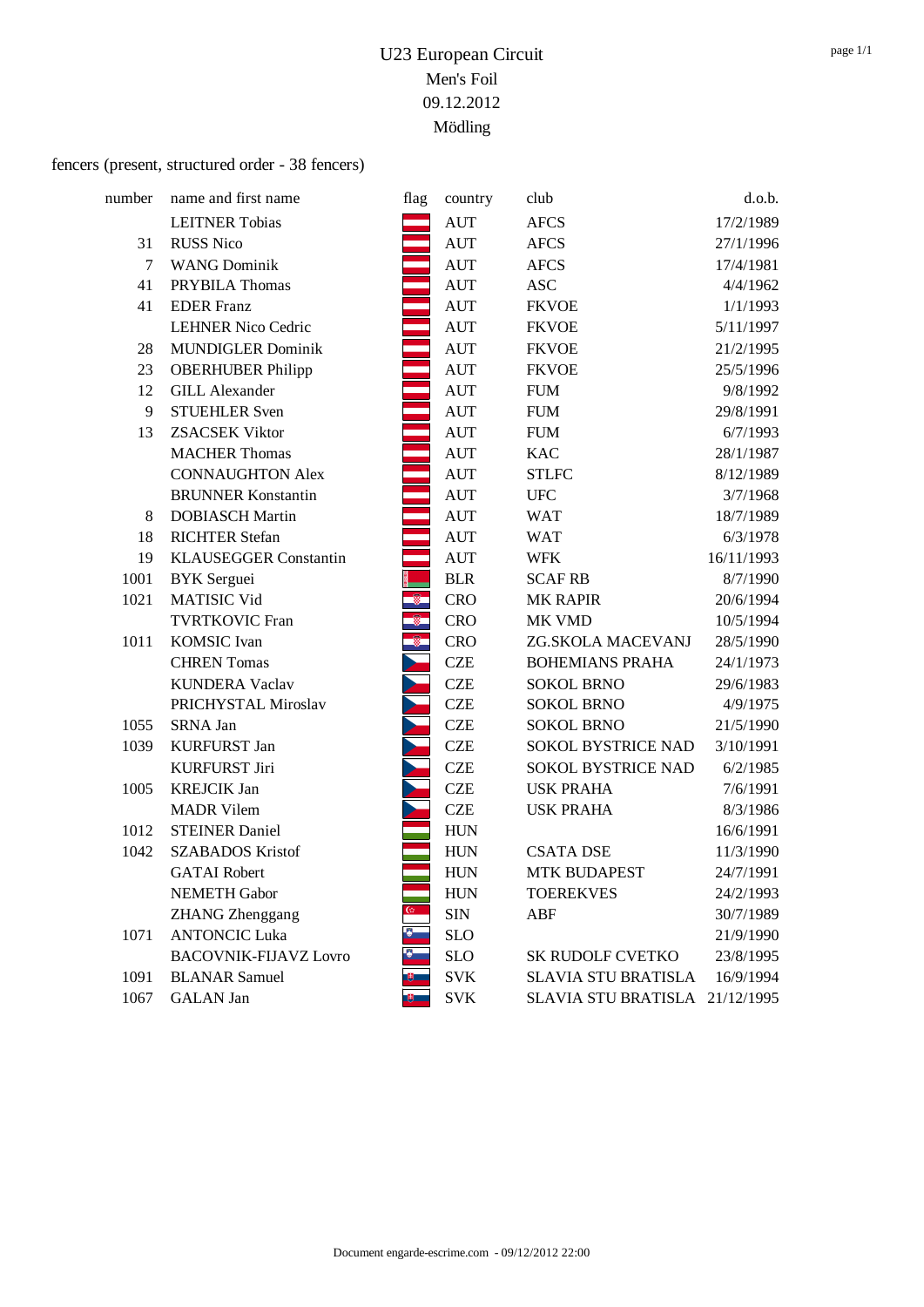### formula of the competition

38 fencers

1 poules: round

38 fencers 6 poules (2 poules of 7, 4 poules of 6) separation by : countries, clubs 30 qualifiers

\_\_\_\_\_\_\_\_\_\_\_\_\_\_\_\_\_\_\_\_\_\_\_\_\_\_\_\_\_\_\_\_\_

direct elimination : 30 fencers

tableau direct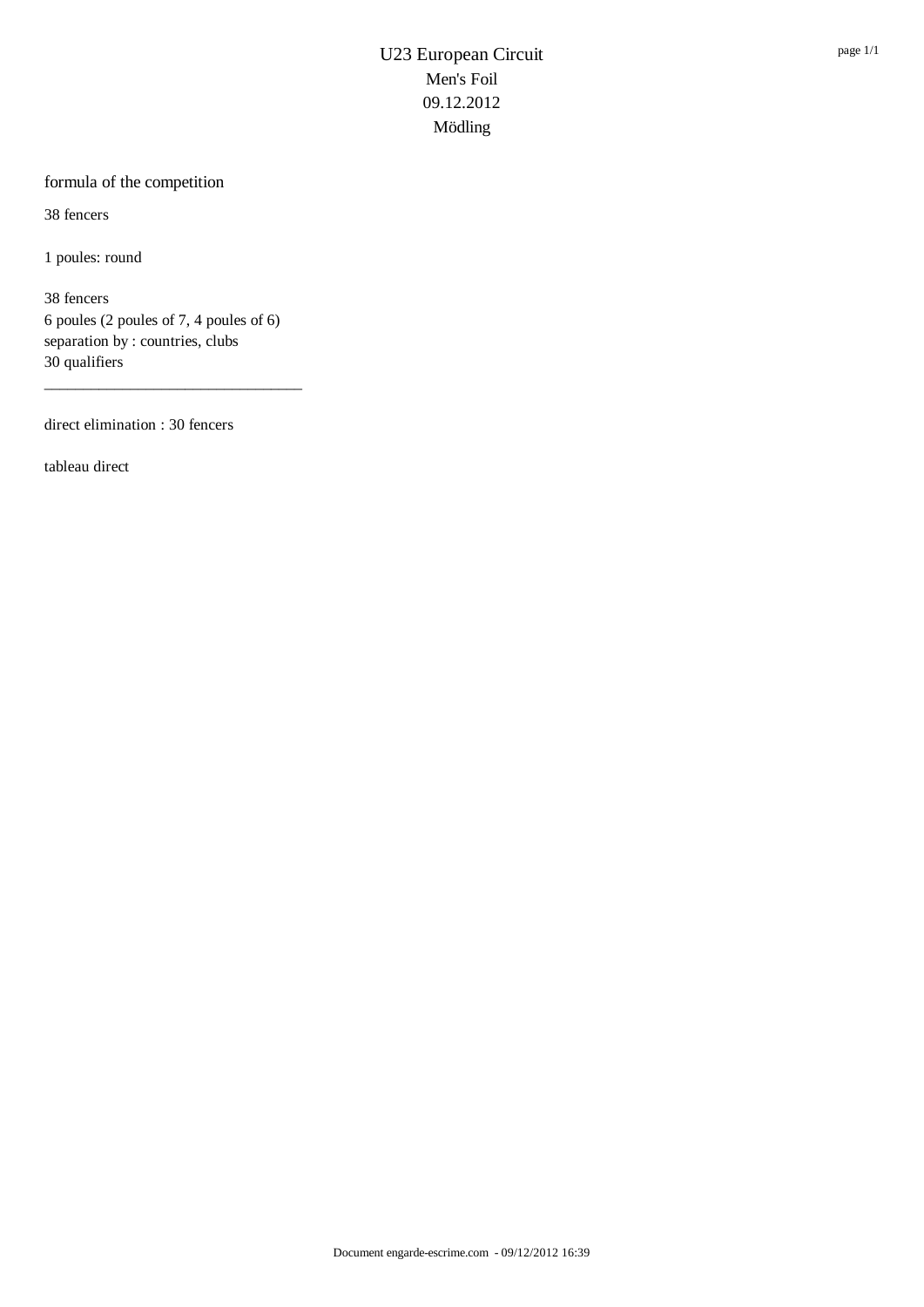### poules, round No 1

#### poule No 1 referee: HOFMANNINGER Maximilian AUT

|                                           |            |                             |                                                                                                                      | V/M          | ind.            | <b>HS</b>       | rank                     |
|-------------------------------------------|------------|-----------------------------|----------------------------------------------------------------------------------------------------------------------|--------------|-----------------|-----------------|--------------------------|
| <b>KURFURST Jiri</b>                      | <b>CZE</b> | <b>SOKOL BYSTRICE NAD P</b> | $\overline{2}$<br>$\mathfrak{2}$<br>$\theta$<br>V<br>V                                                               | 0.400        | $-2$            | 14              | 4                        |
| <b>MACHER Thomas</b>                      | <b>AUT</b> | <b>KAC</b>                  | $\mathbf{V}$<br>V<br>V<br>V<br>V                                                                                     | 1.000        | 12              | 25              | $\mathbf{1}$             |
| <b>BYK</b> Serguei                        | <b>BLR</b> | <b>SCAF RB</b>              | $\mathbf V$<br>3<br>3<br>V<br>V4                                                                                     | 0.600        | 6               | 20              | 3                        |
| <b>GATAI</b> Robert                       | <b>HUN</b> | <b>MTK BUDAPEST</b>         | $\mathbf{V}$<br>V<br>$\overline{4}$<br>V<br>V                                                                        | 0.800        | 11              | 24              | $\overline{c}$           |
| PRYBILA Thomas                            | <b>AUT</b> | <b>ASC</b>                  | $\overline{2}$<br>$\boldsymbol{0}$<br>$\boldsymbol{0}$<br>$\overline{0}$<br>1                                        | 0.000        | $-22$           | 3               | 6                        |
| <b>WANG Dominik</b>                       | <b>AUT</b> | <b>AFCS</b>                 | $\overline{2}$<br>$\overline{2}$<br>$\overline{4}$<br>V                                                              | 0.200        | $-5$            | 14              | 5                        |
| poule No 2                                |            |                             |                                                                                                                      |              |                 |                 |                          |
| referee: CONCALVES MARCO HUN              |            |                             |                                                                                                                      | V/M          | ind.            |                 | HS rank                  |
| <b>DOBIASCH Martin</b>                    | <b>AUT</b> | <b>WAT</b>                  | V<br>V<br>$\overline{c}$<br>V<br>$\overline{4}$                                                                      | 0.500        | $-2$            | 22              | $\overline{\mathcal{L}}$ |
| <b>EDER</b> Franz                         | <b>AUT</b> | <b>FKVOE</b>                | 3<br>3<br>$\overline{2}$<br>V<br>$\mathbf{0}$<br>3                                                                   | 0.167        | $-11$           | 16              | $\tau$                   |
| <b>TVRTKOVIC Fran</b>                     | <b>CRO</b> | MK VMD                      | $\mathbf{V}$<br>3<br>$\mathbf{V}$<br>$\overline{2}$<br>$\overline{4}$                                                | 0.333        | $-5$            | 20              | 6                        |
| <b>CONNAUGHTON Alex</b>                   | <b>AUT</b> | <b>STLFC</b>                | $\mathbf{V}$<br>$\mathbf{V}$<br>$\mathbf{V}$<br>3<br>$\overline{2}$<br>$\mathbf{V}$                                  | 0.667        | 1               | 25              | $\mathfrak{Z}$           |
| <b>BLANAR Samuel</b>                      | <b>SVK</b> | <b>SLAVIA STU BRATISLAV</b> | $\overline{2}$<br>$\mathbf V$<br>$\overline{\mathsf{V}}$<br>$\overline{\mathbf{V}}$<br>$\mathbf V$<br>$\overline{4}$ | 0.667        | 8               | 26              | $\sqrt{2}$               |
| <b>KUNDERA Vaclav</b>                     | <b>CZE</b> | <b>SOKOL BRNO</b>           | $\mathbf V$<br>$\mathbf{V}$<br>$\mathbf{V}$<br>$\mathbf{V}$<br>$\overline{4}$<br>$\mathbf V$                         | 0.833        | 14              | 29              | $\mathbf{1}$             |
| <b>KREJCIK Jan</b>                        | <b>CZE</b> | <b>USK PRAHA</b>            | 3<br>3<br>3<br>$\overline{\mathbf{V}}$<br>3<br>V                                                                     | 0.333        | $-5$            | 22              | 5                        |
|                                           |            |                             |                                                                                                                      |              |                 |                 |                          |
| poule No 3                                |            |                             |                                                                                                                      |              |                 |                 |                          |
| referee: ROMANKOV Vladimir CZE SOKOL BRNO |            |                             |                                                                                                                      | V/M          | ind.            | <b>HS</b>       | rank                     |
| <b>LEHNER Nico Cedric</b>                 | <b>AUT</b> | <b>FKVOE</b>                | $\overline{2}$<br>$\mathfrak{Z}$<br>4<br>1                                                                           | 0.000        | $-18$           | 12              | 7                        |
| <b>KOMSIC</b> Ivan                        | <b>CRO</b> | ZG.SKOLA MACEVANJA          | $\overline{V}$<br>$\overline{V}$<br>$\overline{\mathbf{V}}$<br>$\overline{\mathsf{V}}$<br>V<br>$\mathbf V$           | 1.000        | 17              | 30              | $\mathbf{1}$             |
| <b>CHREN Tomas</b>                        | <b>CZE</b> | <b>BOHEMIANS PRAHA</b>      | $\overline{\mathbf{V}}$<br>$\mathbf{V}$<br>$\mathfrak{Z}$<br>$\mathbf{V}$<br>3<br>$\overline{4}$                     | 0.500        | $\sqrt{2}$      | 25              | 4                        |
| <b>RUSS Nico</b>                          | <b>AUT</b> | <b>AFCS</b>                 | $\overline{V}$<br>3<br>3<br>V<br>4<br>$\boldsymbol{0}$                                                               | 0.333        | $-2$            | 20              | 5                        |
| <b>ANTONCIC Luka</b>                      | <b>SLO</b> |                             | $\overline{\mathsf{V}}$<br>$\overline{2}$<br>$\overline{2}$<br>$\mathbf{0}$<br>$\mathfrak{2}$<br>1                   | 0.167        | $-17$           | 12              | 6                        |
| <b>STUEHLER Sven</b>                      | <b>AUT</b> | <b>FUM</b>                  | $\mathbf V$<br>$\mathbf{1}$<br>V<br>$\mathbf V$<br>$\mathbf V$<br>$\overline{4}$                                     | 0.667        | $7\phantom{.0}$ | 25              | $\mathfrak{Z}$           |
| <b>NEMETH Gabor</b>                       | <b>HUN</b> | <b>TOEREKVES</b>            | $\overline{V}$<br>$\overline{V}$<br>3<br>V<br>V<br>$\overline{\mathbf{V}}$                                           | 0.833        | 11              | 28              | $\overline{2}$           |
|                                           |            |                             |                                                                                                                      |              |                 |                 |                          |
| poule No 4                                |            |                             |                                                                                                                      |              |                 |                 |                          |
| referee: PALABIYIK Cihan TUR              |            |                             |                                                                                                                      |              |                 |                 |                          |
| <b>MUNDIGLER Dominik</b>                  | <b>AUT</b> | <b>FKVOE</b>                | V<br>3<br>$\overline{2}$                                                                                             | V/M<br>0.200 | ind.<br>$-9$    | <b>HS</b><br>12 | rank<br>5                |
| <b>MADR</b> Vilem                         | <b>CZE</b> | <b>USK PRAHA</b>            | 3<br>$\mathbf V$<br>3<br>V<br>V                                                                                      | 0.600        | 7               | 21              | 3                        |
| <b>BACOVNIK-FIJAVZ Lovro</b>              | <b>SLO</b> | SK RUDOLF CVETKO            | $\overline{4}$<br>$\mathbf{1}$<br>$\mathbf{1}$<br>1                                                                  | 0.000        | $-17$           | 8               | 6                        |
| <b>STEINER Daniel</b>                     | <b>HUN</b> |                             | V<br>V<br>V<br>V<br>V                                                                                                | 1.000        | 15              | 25              | 1                        |
| <b>GILL Alexander</b>                     | <b>AUT</b> | <b>FUM</b>                  | $\mathbf V$<br>$\mathbf V$<br>$\mathbf V$<br>3<br>V                                                                  | 0.800        | 10              | 23              | $\overline{c}$           |
| <b>GALAN</b> Jan                          | <b>SVK</b> | <b>SLAVIA STU BRATISLAV</b> | $\overline{V}$<br>$\overline{\mathbf{V}}$<br>$\overline{2}$<br>$\overline{0}$<br>$\boldsymbol{0}$                    | 0.400        | $-6$            | 12              | $\overline{4}$           |
| poule No 5                                |            |                             |                                                                                                                      |              |                 |                 |                          |
| referee: TANZMEISTER Alois AUT            |            |                             |                                                                                                                      |              |                 |                 |                          |
|                                           |            |                             |                                                                                                                      | V/M          | ind.            |                 | HS rank                  |
| <b>OBERHUBER Philipp</b>                  | <b>AUT</b> | <b>FKVOE</b>                | $\overline{2}$<br>$\boldsymbol{0}$<br>V<br>V<br>V                                                                    | 0.600        | 2               | 17              | 2                        |
| MATISIC Vid                               | <b>CRO</b> | <b>MK RAPIR</b>             | $\overline{\mathsf{V}}$<br>$\overline{\mathbf{V}}$<br>$\overline{\mathbf{V}}$<br>$\mathbf{1}$<br>3                   | 0.600        | 1               | 19              | 3                        |
| SRNA Jan                                  | <b>CZE</b> | <b>SOKOL BRNO</b>           | $\mathbf{V}$<br>V<br>V<br>V<br>V                                                                                     | 1.000        | 19              | 25              | 1                        |
| <b>ZSACSEK Viktor</b>                     | <b>AUT</b> | <b>FUM</b>                  | $\overline{2}$<br>$\overline{2}$<br>2<br>V<br>1                                                                      | 0.200        | $-8$            | 12              | 5                        |
| <b>BRUNNER Konstantin</b>                 | <b>AUT</b> | <b>UFC</b>                  | 3<br>$\mathbf{1}$<br>$\overline{2}$<br>4<br>$\overline{0}$                                                           | 0.000        | $-15$           | 10              | 6                        |
| <b>ZHANG</b> Zhenggang                    | <b>SIN</b> | <b>ABF</b>                  | $\overline{2}$<br>$\mathbf V$<br>V<br>V<br>$\theta$                                                                  | 0.600        | -1              | 17              | 4                        |
|                                           |            |                             |                                                                                                                      |              |                 |                 |                          |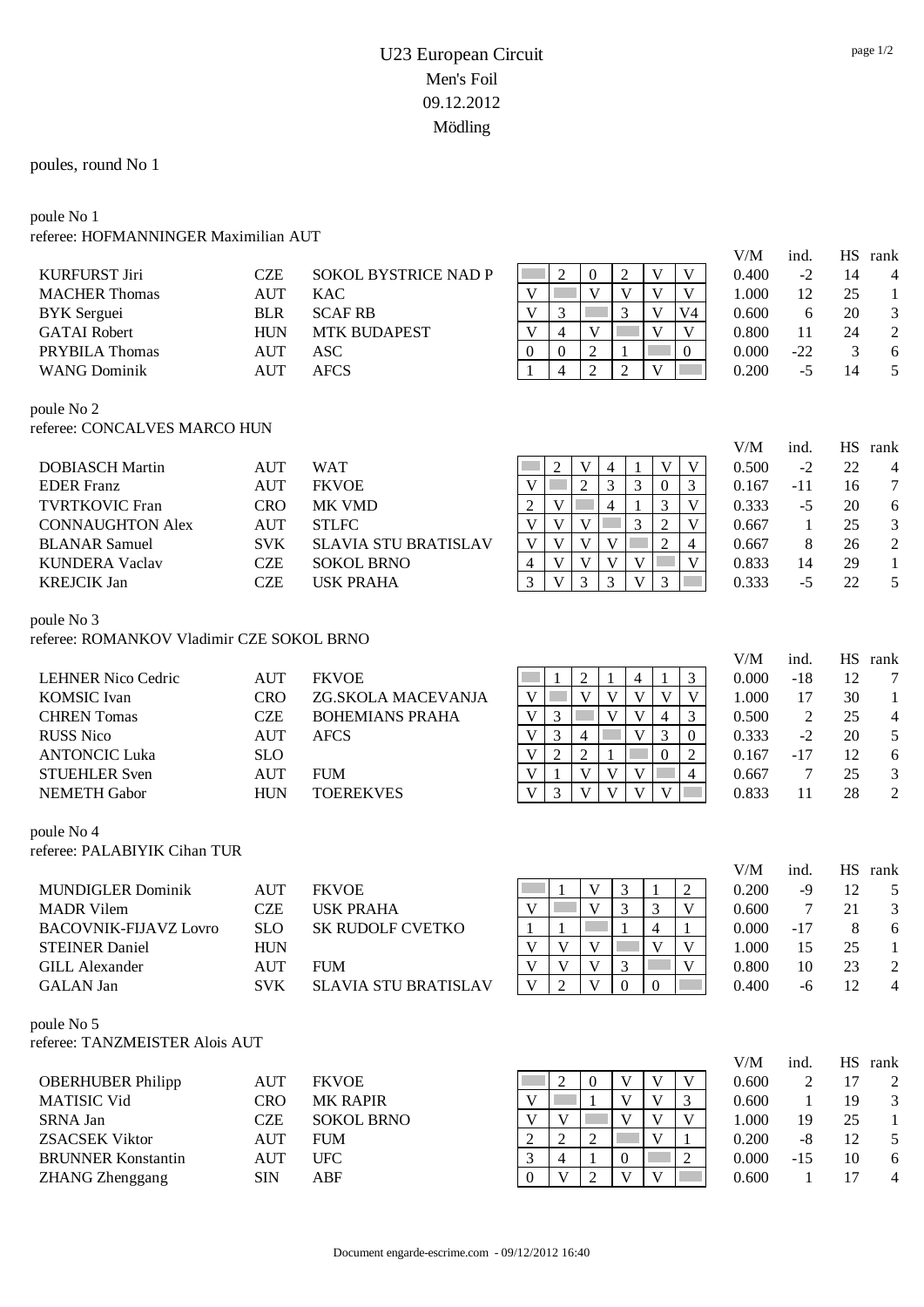poule No 6 referee: BRIGOLA Peter AUT

|                              |            |                             |  |          |    |                |   | V/M   | ind.  | НS | rank |
|------------------------------|------------|-----------------------------|--|----------|----|----------------|---|-------|-------|----|------|
| <b>KLAUSEGGER Constantin</b> | <b>AUT</b> | WFK                         |  | $\Omega$ |    |                |   | 0.200 | $-12$ |    |      |
| PRICHYSTAL Miroslav          | CZE        | <b>SOKOL BRNO</b>           |  | 4        |    |                | ∠ | 0.400 |       |    | 4    |
| <b>SZABADOS Kristof</b>      | <b>HUN</b> | <b>CSATA DSE</b>            |  |          | V4 |                | 4 | 0.800 |       | 23 | 3    |
| <b>LEITNER Tobias</b>        | AUT        | <b>AFCS</b>                 |  |          |    | $\theta$       |   | 0.000 | -19   |    | -6   |
| <b>RICHTER Stefan</b>        | AUT        | WAT                         |  | 4        |    |                |   | 0.800 |       | 24 |      |
| <b>KURFURST Jan</b>          | CZE        | <b>SOKOL BYSTRICE NAD P</b> |  |          |    | $\overline{4}$ |   | 0.800 |       | 24 |      |
|                              |            |                             |  |          |    |                |   |       |       |    |      |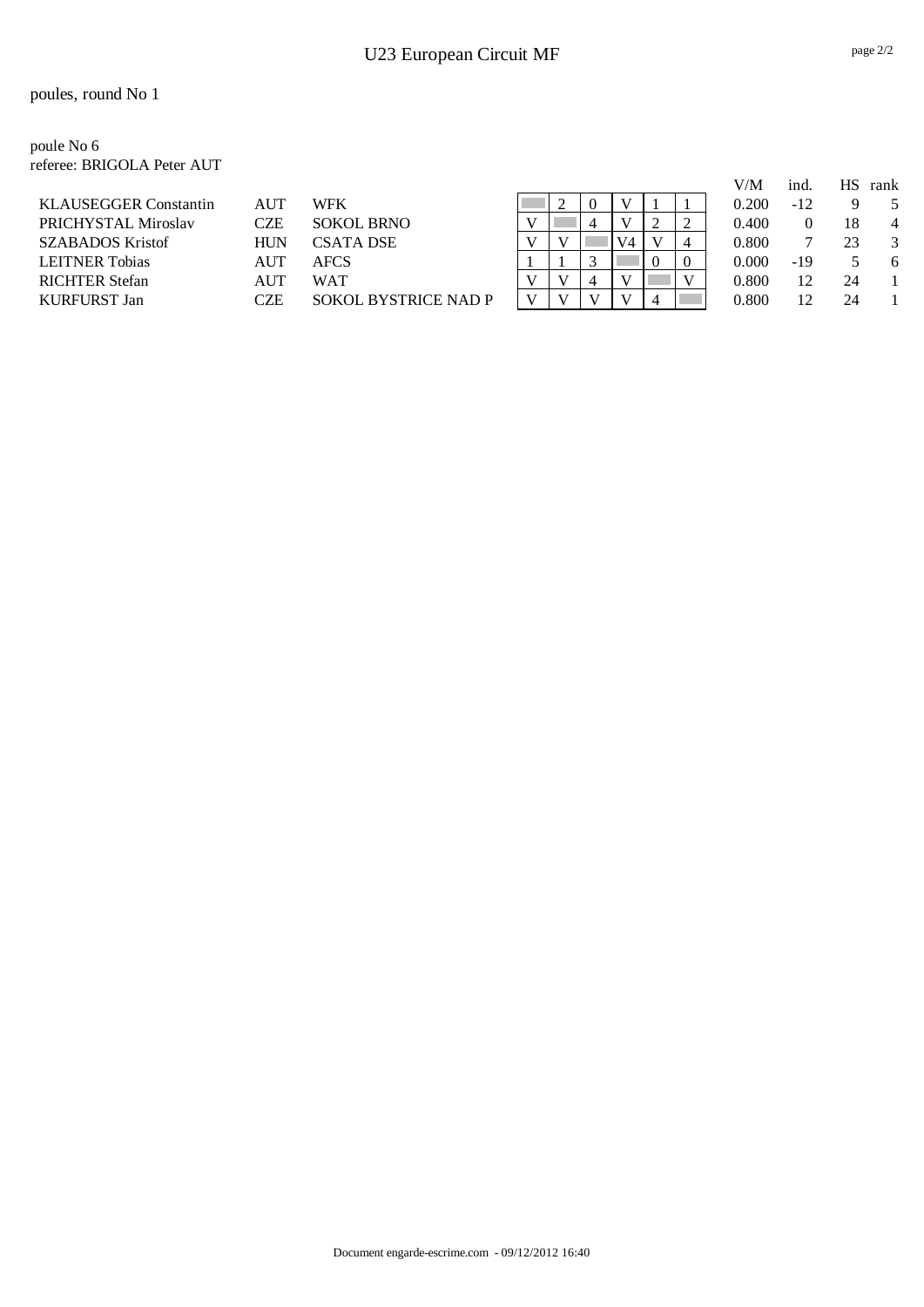ranking of poules, round No 1 (ordered by ranking - 38 fencers)

| rank           | name and first name          | nat.       | club                       | V/M   | ind.             | HS    | group      |
|----------------|------------------------------|------------|----------------------------|-------|------------------|-------|------------|
| $\mathbf{1}$   | SRNA Jan                     | <b>CZE</b> | <b>SOKOL BRNO</b>          | 1.000 | 19               | 25    | qualifier  |
| $\overline{c}$ | <b>KOMSIC</b> Ivan           | <b>CRO</b> | ZG.SKOLA MACEVANJ          | 1.000 | 17               | 30    | qualifier  |
| 3              | <b>STEINER Daniel</b>        | <b>HUN</b> |                            | 1.000 | 15               | 25    | qualifier  |
| $\overline{4}$ | <b>MACHER Thomas</b>         | <b>AUT</b> | <b>KAC</b>                 | 1.000 | 12               | 25    | qualifier  |
| 5              | <b>KUNDERA Vaclav</b>        | <b>CZE</b> | <b>SOKOL BRNO</b>          | 0.833 | 14               | 29    | qualifier  |
| 6              | <b>NEMETH Gabor</b>          | <b>HUN</b> | <b>TOEREKVES</b>           | 0.833 | 11               | 28    | qualifier  |
| 7              | <b>KURFURST Jan</b>          | <b>CZE</b> | SOKOL BYSTRICE NAD         | 0.800 | 12               | 24    | qualifier  |
| 7              | <b>RICHTER Stefan</b>        | <b>AUT</b> | <b>WAT</b>                 | 0.800 | 12               | 24    | qualifier  |
| 9              | <b>GATAI Robert</b>          | <b>HUN</b> | <b>MTK BUDAPEST</b>        | 0.800 | 11               | 24    | qualifier  |
| 10             | <b>GILL Alexander</b>        | <b>AUT</b> | <b>FUM</b>                 | 0.800 | 10               | 23    | qualifier  |
| 11             | <b>SZABADOS Kristof</b>      | <b>HUN</b> | <b>CSATA DSE</b>           | 0.800 | 7                | 23    | qualifier  |
| 12             | <b>BLANAR Samuel</b>         | <b>SVK</b> | <b>SLAVIA STU BRATISLA</b> | 0.667 | $\,8\,$          | 26    | qualifier  |
| 13             | <b>STUEHLER Sven</b>         | <b>AUT</b> | <b>FUM</b>                 | 0.667 | 7                | 25    | qualifier  |
| 14             | <b>CONNAUGHTON Alex</b>      | <b>AUT</b> | <b>STLFC</b>               | 0.667 | 1                | 25    | qualifier  |
| 15             | <b>MADR Vilem</b>            | <b>CZE</b> | <b>USK PRAHA</b>           | 0.600 | 7                | 21    | qualifier  |
| 16             | <b>BYK</b> Serguei           | <b>BLR</b> | <b>SCAF RB</b>             | 0.600 | 6                | 20    | qualifier  |
| 17             | <b>OBERHUBER Philipp</b>     | <b>AUT</b> | <b>FKVOE</b>               | 0.600 | $\overline{2}$   | 17    | qualifier  |
| 18             | <b>MATISIC Vid</b>           | <b>CRO</b> | <b>MK RAPIR</b>            | 0.600 | 1                | 19    | qualifier  |
| 19             | <b>ZHANG</b> Zhenggang       | <b>SIN</b> | ABF                        | 0.600 | 1                | 17    | qualifier  |
| 20             | <b>CHREN</b> Tomas           | <b>CZE</b> | <b>BOHEMIANS PRAHA</b>     | 0.500 | $\overline{2}$   | 25    | qualifier  |
| 21             | <b>DOBIASCH Martin</b>       | <b>AUT</b> | <b>WAT</b>                 | 0.500 | $-2$             | 22    | qualifier  |
| 22             | PRICHYSTAL Miroslav          | <b>CZE</b> | <b>SOKOL BRNO</b>          | 0.400 | $\boldsymbol{0}$ | 18    | qualifier  |
| 23             | <b>KURFURST Jiri</b>         | <b>CZE</b> | SOKOL BYSTRICE NAD         | 0.400 | $-2$             | 14    | qualifier  |
| 24             | <b>GALAN</b> Jan             | <b>SVK</b> | <b>SLAVIA STU BRATISLA</b> | 0.400 | $-6$             | 12    | qualifier  |
| 25             | <b>RUSS Nico</b>             | <b>AUT</b> | <b>AFCS</b>                | 0.333 | $-2$             | 20    | qualifier  |
| 26             | <b>KREJCIK Jan</b>           | <b>CZE</b> | <b>USK PRAHA</b>           | 0.333 | $-5$             | 22    | qualifier  |
| 27             | <b>TVRTKOVIC Fran</b>        | <b>CRO</b> | MK VMD                     | 0.333 | $-5$             | 20    | qualifier  |
| 28             | <b>WANG Dominik</b>          | <b>AUT</b> | <b>AFCS</b>                | 0.200 | $-5$             | 14    | qualifier  |
| 29             | <b>ZSACSEK Viktor</b>        | <b>AUT</b> | <b>FUM</b>                 | 0.200 | $\mbox{-}8$      | 12    | qualifier  |
| 30             | <b>MUNDIGLER Dominik</b>     | <b>AUT</b> | <b>FKVOE</b>               | 0.200 | $-9$             | 12    | qualifier  |
| 31             | <b>KLAUSEGGER Constantin</b> | <b>AUT</b> | <b>WFK</b>                 | 0.200 | $-12$            | 9     | eliminated |
| 32             | <b>EDER</b> Franz            | <b>AUT</b> | <b>FKVOE</b>               | 0.167 | $-11$            | 16    | eliminated |
| 33             | <b>ANTONCIC Luka</b>         | <b>SLO</b> |                            | 0.167 | $-17$            | 12    | eliminated |
| 34             | <b>BRUNNER Konstantin</b>    | <b>AUT</b> | <b>UFC</b>                 | 0.000 | $-15$            | 10    | eliminated |
| 35             | <b>BACOVNIK-FIJAVZ Lovro</b> | <b>SLO</b> | SK RUDOLF CVETKO           | 0.000 | $-17$            | $8\,$ | eliminated |
| 36             | <b>LEHNER Nico Cedric</b>    | <b>AUT</b> | <b>FKVOE</b>               | 0.000 | $-18$            | 12    | eliminated |
| 37             | <b>LEITNER Tobias</b>        | <b>AUT</b> | <b>AFCS</b>                | 0.000 | $-19$            | 5     | eliminated |
| 38             | PRYBILA Thomas               | <b>AUT</b> | <b>ASC</b>                 | 0.000 | $-22$            | 3     | eliminated |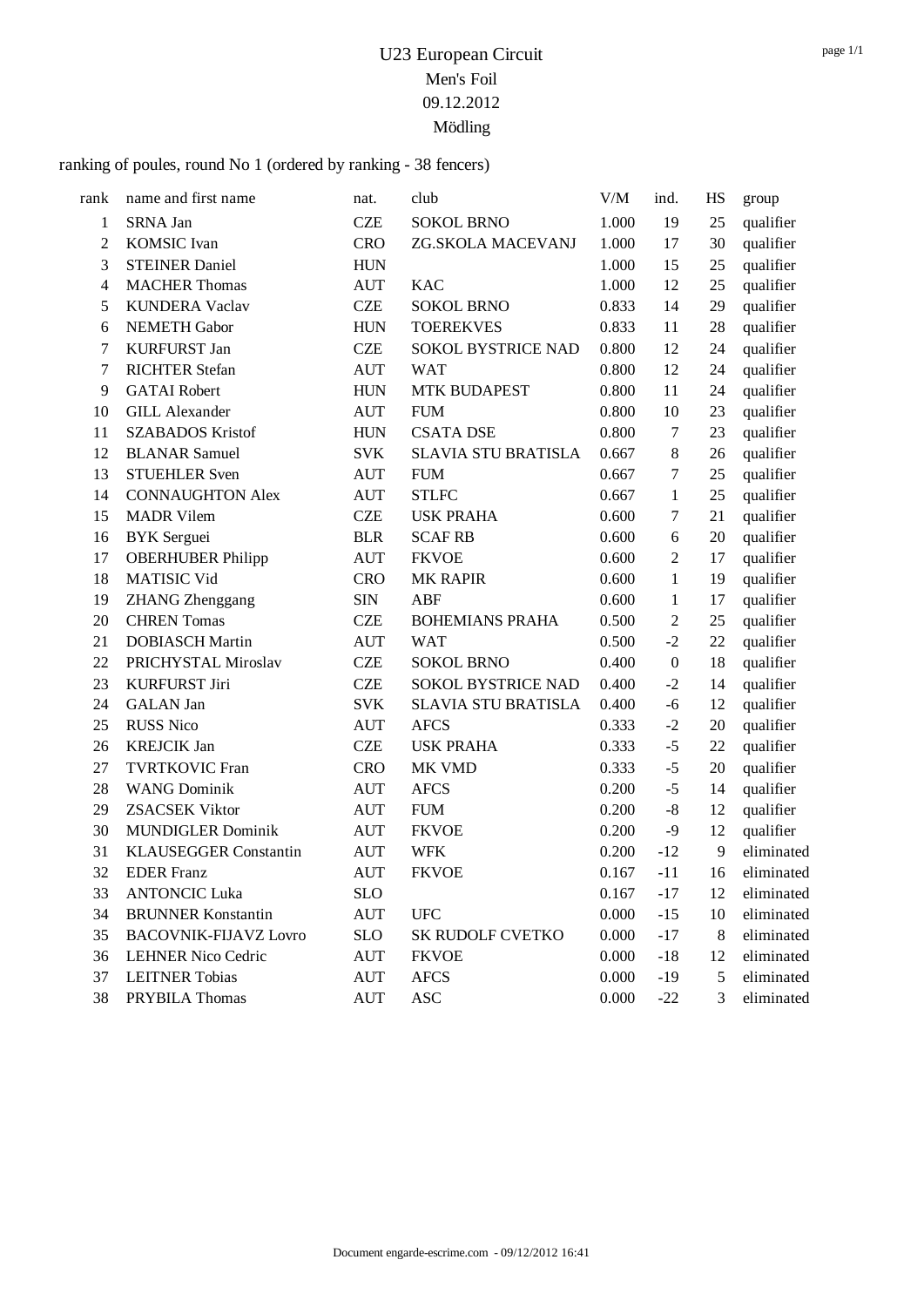tableau de 32

| -1              | SRNA Jan                 | <b>CZE</b> | <b>SOKOL BRNO</b>      |                                 | page 1/1                       |
|-----------------|--------------------------|------------|------------------------|---------------------------------|--------------------------------|
| 32              | ---------                | ---        |                        | SRNA Jan                        |                                |
| 17              | <b>OBERHUBER Philipp</b> | <b>AUT</b> | <b>FKVOE</b>           |                                 | <b>BYK</b> Serguei<br>15/7     |
| 16              | <b>BYK</b> Serguei       | <b>BLR</b> | <b>SCAF RB</b>         | <b>BYK</b> Serguei<br>15/3      |                                |
| 9               | <b>GATAI</b> Robert      | <b>HUN</b> | <b>MTK BUDAPEST</b>    |                                 |                                |
| 24              | <b>GALAN</b> Jan         | <b>SVK</b> | SLAVIA STU BRATISLAV   | <b>GATAI</b> Robert<br>15/7     |                                |
| 25              | <b>RUSS Nico</b>         | <b>AUT</b> | <b>AFCS</b>            |                                 | <b>GATAI</b> Robert<br>15/12   |
| $8\phantom{.0}$ | <b>KURFURST Jan</b>      | <b>CZE</b> | SOKOL BYSTRICE NAD P   | <b>KURFURST Jan</b><br>15/7     |                                |
| $\overline{5}$  | <b>KUNDERA Vaclav</b>    | <b>CZE</b> | <b>SOKOL BRNO</b>      |                                 |                                |
| 28              | <b>WANG Dominik</b>      | <b>AUT</b> | <b>AFCS</b>            | <b>KUNDERA Vaclav</b><br>15/10  |                                |
| 21              | <b>DOBIASCH Martin</b>   | <b>AUT</b> | <b>WAT</b>             |                                 | <b>KUNDERA Vaclav</b><br>15/9  |
| 12              | <b>BLANAR Samuel</b>     | <b>SVK</b> | SLAVIA STU BRATISLAV   | <b>DOBIASCH Martin</b><br>15/9  |                                |
| 13              | <b>STUEHLER Sven</b>     | <b>AUT</b> | <b>FUM</b>             |                                 |                                |
| 20              | <b>CHREN</b> Tomas       | <b>CZE</b> | <b>BOHEMIANS PRAHA</b> | <b>STUEHLER Sven</b><br>15/8    |                                |
| 29              | <b>ZSACSEK Viktor</b>    | <b>AUT</b> | <b>FUM</b>             |                                 | <b>STUEHLER Sven</b><br>15/11  |
| 4               | <b>MACHER Thomas</b>     | <b>AUT</b> | <b>KAC</b>             | <b>MACHER Thomas</b><br>15/1    |                                |
| $\overline{3}$  | <b>STEINER Daniel</b>    | <b>HUN</b> |                        |                                 |                                |
| 30              | <b>MUNDIGLER Dominik</b> | <b>AUT</b> | <b>FKVOE</b>           | <b>STEINER Daniel</b><br>15/3   |                                |
| 19              | <b>ZHANG</b> Zhenggang   | <b>SIN</b> | ABF                    |                                 | <b>STEINER Daniel</b><br>14/10 |
| 14              | <b>CONNAUGHTON Alex</b>  | <b>AUT</b> | <b>STLFC</b>           | <b>ZHANG</b> Zhenggang<br>15/1  |                                |
| -11             | <b>SZABADOS Kristof</b>  | <b>HUN</b> | <b>CSATA DSE</b>       |                                 |                                |
| 22              | PRICHYSTAL Miroslav      | <b>CZE</b> | <b>SOKOL BRNO</b>      | <b>SZABADOS Kristof</b><br>15/8 |                                |
| 27              | <b>TVRTKOVIC Fran</b>    | <b>CRO</b> | MK VMD                 |                                 | <b>SZABADOS Kristof</b>        |
|                 |                          |            |                        | <b>NEMETH Gabor</b>             | 14/11                          |
| 6               | NEMETH Gabor             | <b>HUN</b> | <b>TOEREKVES</b>       | 15/12                           |                                |
| 7               | <b>RICHTER Stefan</b>    | <b>AUT</b> | <b>WAT</b>             |                                 |                                |
| 26              | <b>KREJCIK Jan</b>       | <b>CZE</b> | <b>USK PRAHA</b>       | <b>KREJCIK Jan</b><br>15/8      |                                |
| 23              | <b>KURFURST Jiri</b>     | <b>CZE</b> | SOKOL BYSTRICE NAD P   |                                 | <b>KURFURST Jiri</b><br>15/11  |
| 10              | <b>GILL Alexander</b>    | <b>AUT</b> | <b>FUM</b>             | <b>KURFURST Jiri</b><br>15/9    |                                |
| 15              | <b>MADR</b> Vilem        | <b>CZE</b> | <b>USK PRAHA</b>       |                                 |                                |
| 18              | <b>MATISIC Vid</b>       | <b>CRO</b> | <b>MK RAPIR</b>        | <b>MADR</b> Vilem               |                                |
|                 |                          |            |                        | 15/7                            | <b>KOMSIC</b> Ivan             |
| 31              | -------                  |            |                        | <b>KOMSIC</b> Ivan              | 15/13                          |
| 2               | <b>KOMSIC</b> Ivan       | <b>CRO</b> | ZG.SKOLA MACEVANJA     |                                 |                                |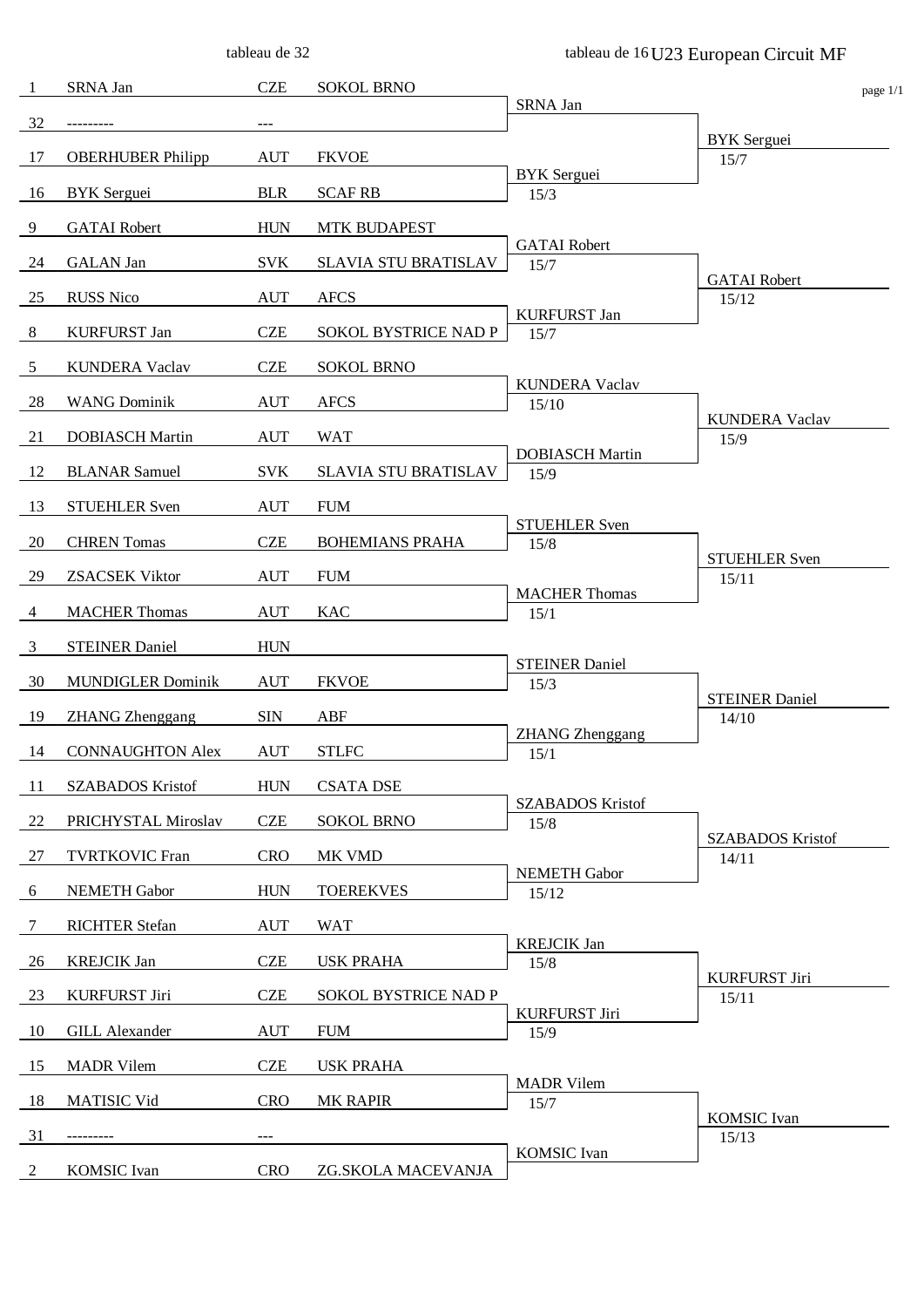